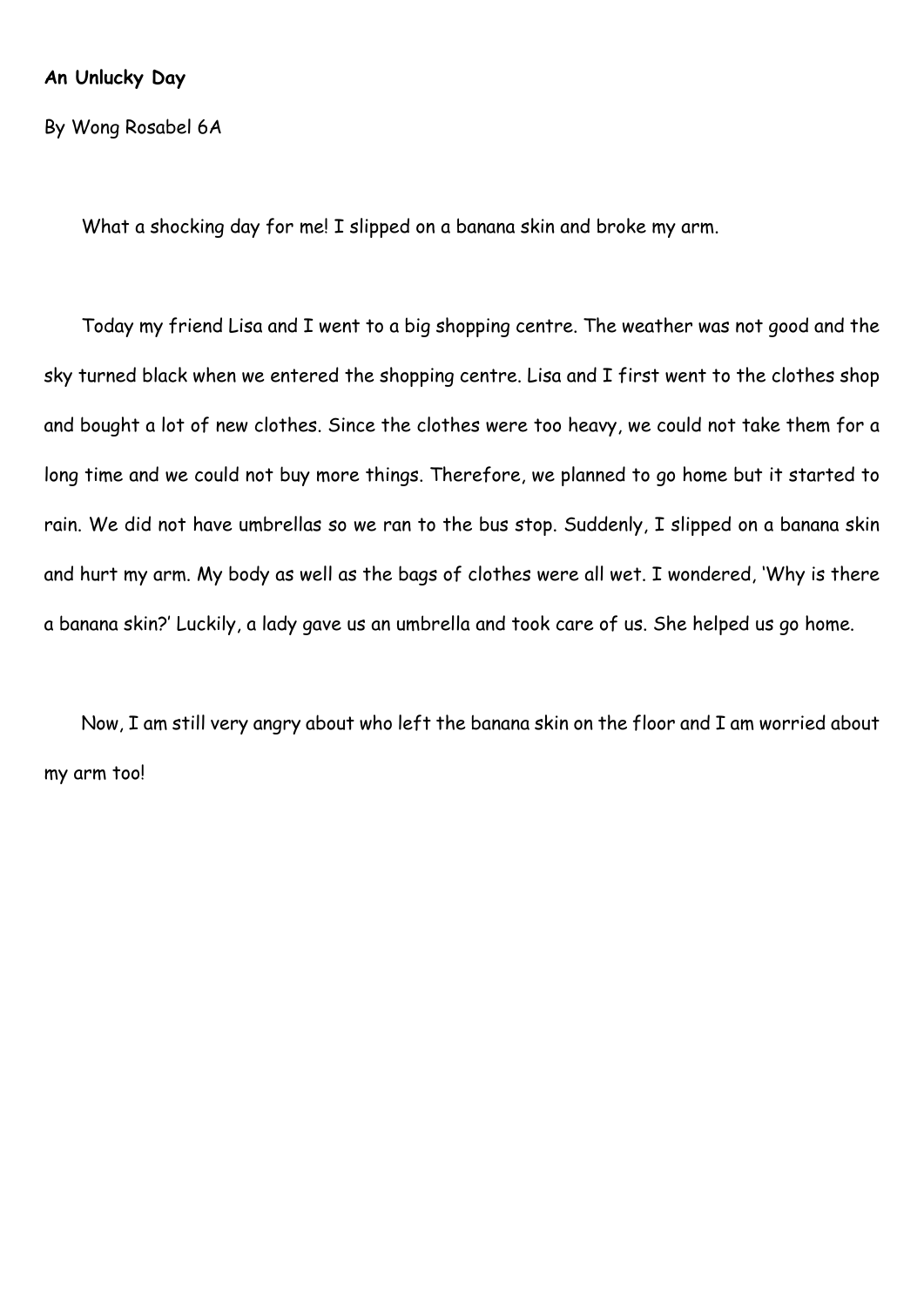# Self-introduction

By He Hui Yan, Joye 6A

My name is Joye He. I am studying in Kowloon City Baptist Church Hay Nien (Yan Ping) Primary School.

First, let me tell you about my family. I have a loving family. There are five members in my family, including my father, mother, elder sister, younger brother and me. My parents founded a company for interior design. Besides, my mum is kind and generous who often do voluntary work for charity. She is a good model for me and always reminds me to be a caring person.

I am a friendly and self-disciplined person. I am always nice to my classmates so I have a lot of friends in my class. Besides, I make my own timetable so that there is a balance between my study and my leisure time. I pay great attention to my study. I complete my homework and do revision diligently. At school, I have been the class monitor as well as the prefect team captain.

Moreover, I am an artistic person. I like singing and drawing. I have learnt and practised playing the piano since I was ten years old. I have been the Art ambassador at school. Outside school, I have won the gold award of the First Place of Hong Kong Studens Performing Arts Festival 2018. Also, I was awarded the gold award in the solo- singing competition in the eleventh Hong Kong Cup International Competition. Besides, I performed in a documentary about Nanhai District Intangible Cultural Heritage in 2016 and won the 'Outstanding Young Actress'.

In the future, I want to be a singer when I grow up because I really enjoy singing. I work very hard on music and practise singing every night. I participate in singing competitions so that more people can know about me. I would like to deliver the messages of positive thinking to everyone through my singing.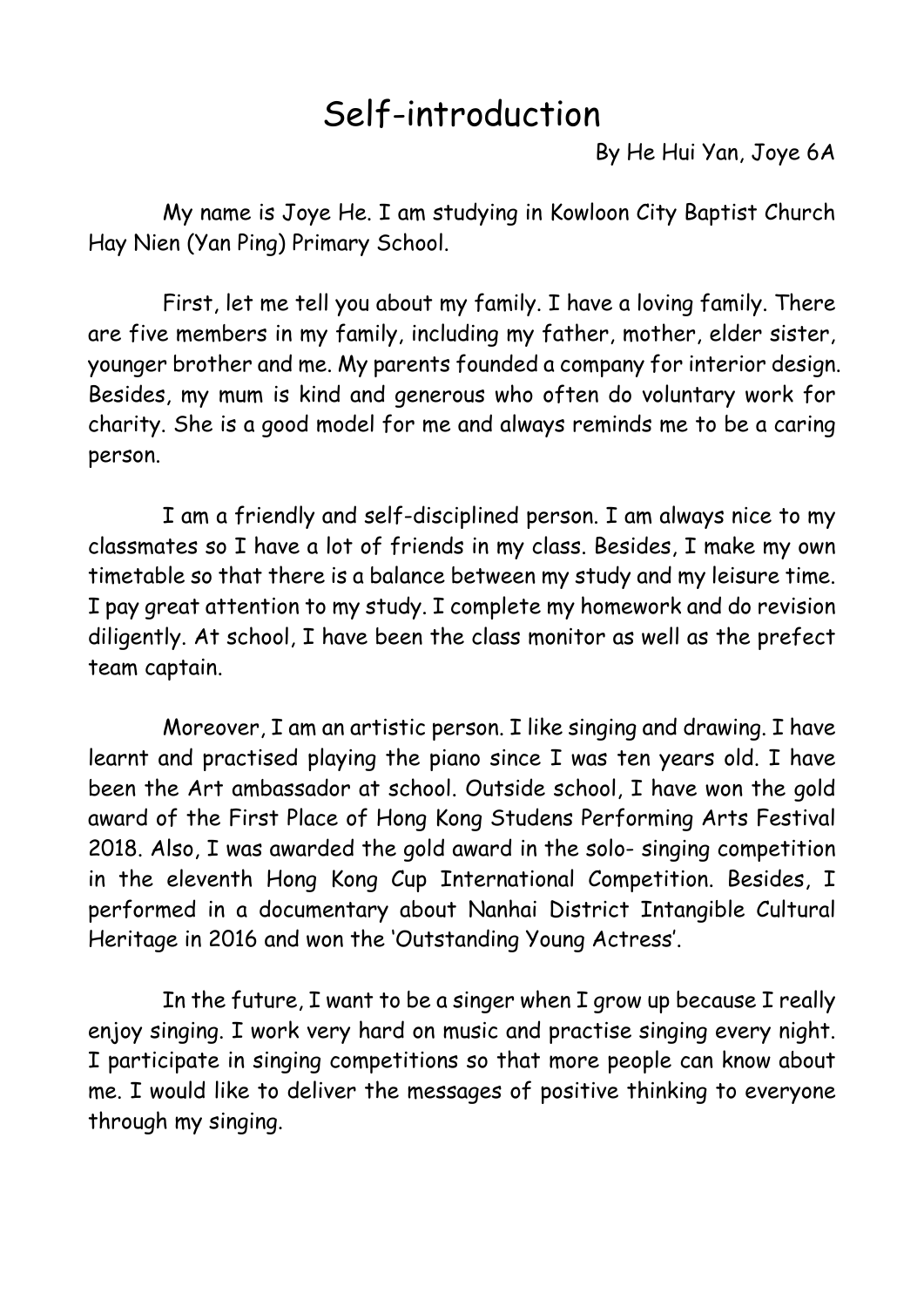If I had a superpower… By Lam Chun Hin, Vincent 6A

If I had a superpower, I hoped I could have the ability to travel to the future and fly to year 2112 when Doraemon, the robot cat, is born.

My teacher gave me a nickname as "Doctor Vincent" since I enjoy studying. I want to reach a doctorate degree and create robots afterwards.

Why do I want to travel to 91 years later? It is because I want to learn how such an intelligent robot like Doraemon can be invented. My dream is to contribute to the society by creating robots for helping the elderly. Nowadays, people tend to live a longer life while the birth rate is decreasing. Therefore, a lot of elderly may live alone. They need help for cooking and doing housework. However, they may not be able to employ helpers.

If I had the superpower, I would like to learn from the future so that I could shorten my time to create robots and the elderly could benefit from it earlier.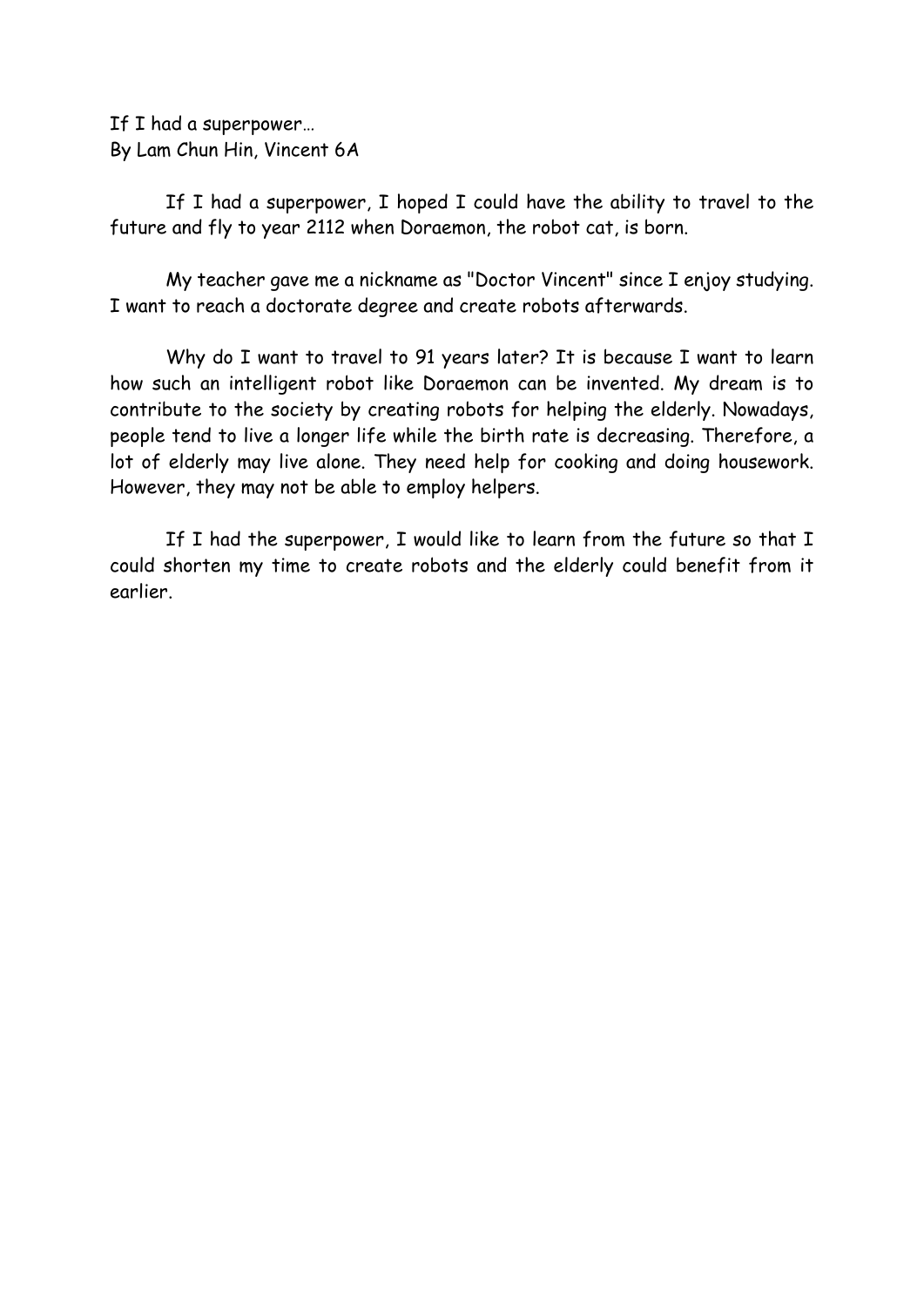A film review – Charlie and the Chocolate Factory By Lau Wang Yuet, Andy 6A

I have just watched a musical fantasy film. It is called 'Charlie and the Chocolate Factory'. The director is Tim Burton. It is a 2005 film.

The main characters are Charlie and Willy Wonka. The film is about Willy Wonka who owns a big and mystery chocolate factory. One day, Willy Wonka's chocolate factory rolls out a 'Golden Ticket' activity and five children win these golden tickets. Therefore, these lucky children begin their adventures in the weird Willy Wonka's chocolate factory.

I am amused by this film because the characters are funny and lively. The children in the film have different personalities and have exciting journey in the factory. I think the plot is interesting.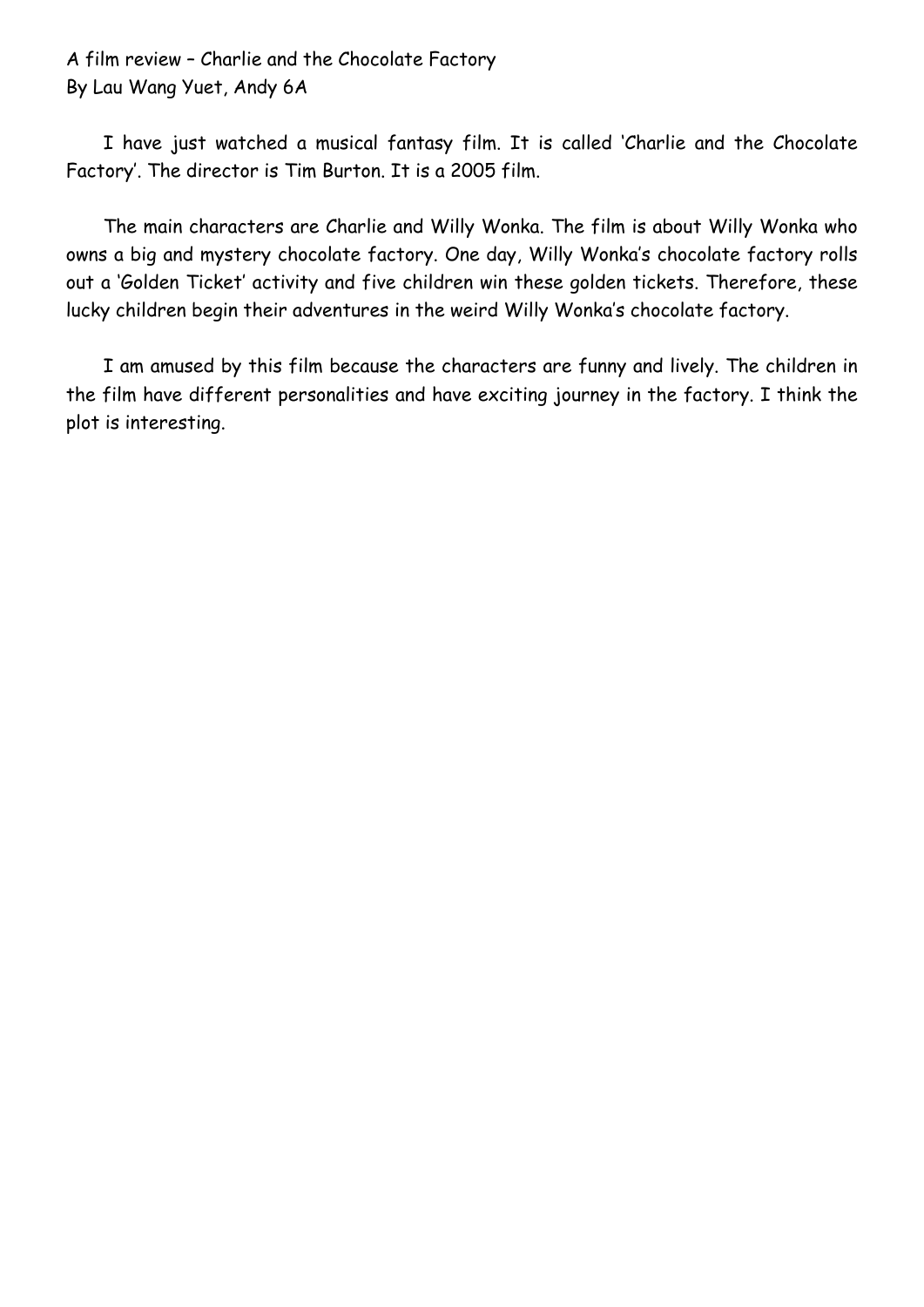Helping children in need By Lu Tsz Ning, Elsa 6A

Dear Principal,

I am writing to you because our School Charity Club would like to help UNICEF to raise money for the poor children in the whole world.

We would like to help the people who are facing different problems. Some poor children drink unclean water and get sick because the water is too dirty. There are no schools in some villages so the poor children cannot learn at school. Also, some poor children get sick easily because they do not have enough food so they are very weak.

Here are some ways to help. We would like to raise money for building water treatment plants and village schools in the poor places. We will sell flags and hold a charity walk. Besides, we will write letters and invite more volunteer doctors to help take care of the sick children.

I hope you would invite our students to take part in these meaningful events.

Yours sincerely, Elsa Lu A member of School Charity Club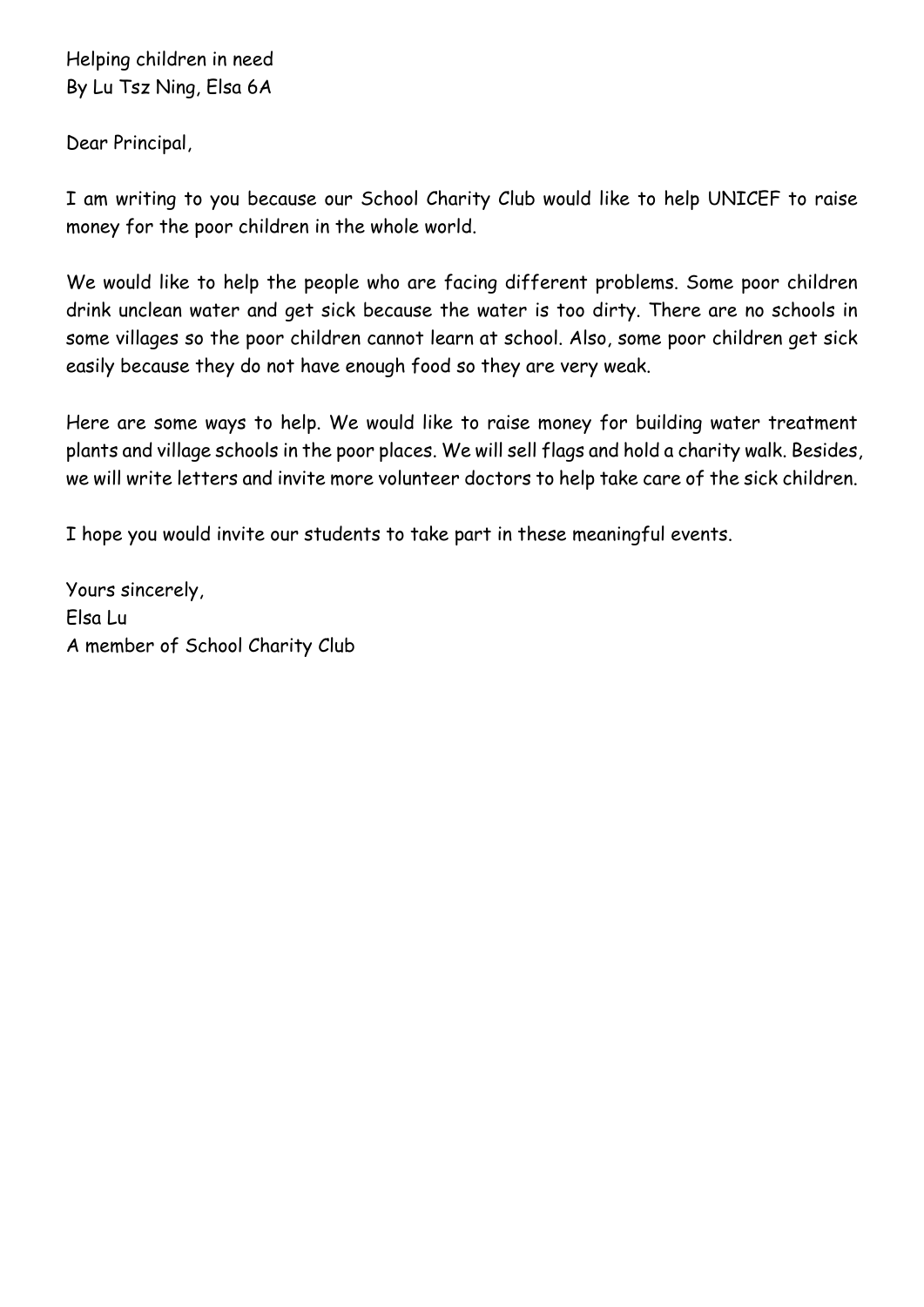## Self-Introduction

By Ding Jia Can, Desmond

# **Self-introduction**

 My name is Ding Jia Can, Desmond. I was born in 2008. I have been studying in KCBC Hay Nien (Yan Ping) Primary School for 2 years.

 I am a creative person. I like sharing my new ideas by drawing. Therefore, I go to a drawing class every Friday. I practive drawing every day so that I can keep my mind imaginative.

 I am a sporty person too. I like dong sports, too. I go to Tae Kwon Do classes with my friends every Friday. Besides, we often practice together at weekends so that we can improve our skills.

 I have a dream in my heart. I hope to become a scientist when I grow up. I need to learn about different theories so that I can be a good scientist. If I become a scientist, I will contribute my knowledge to our society.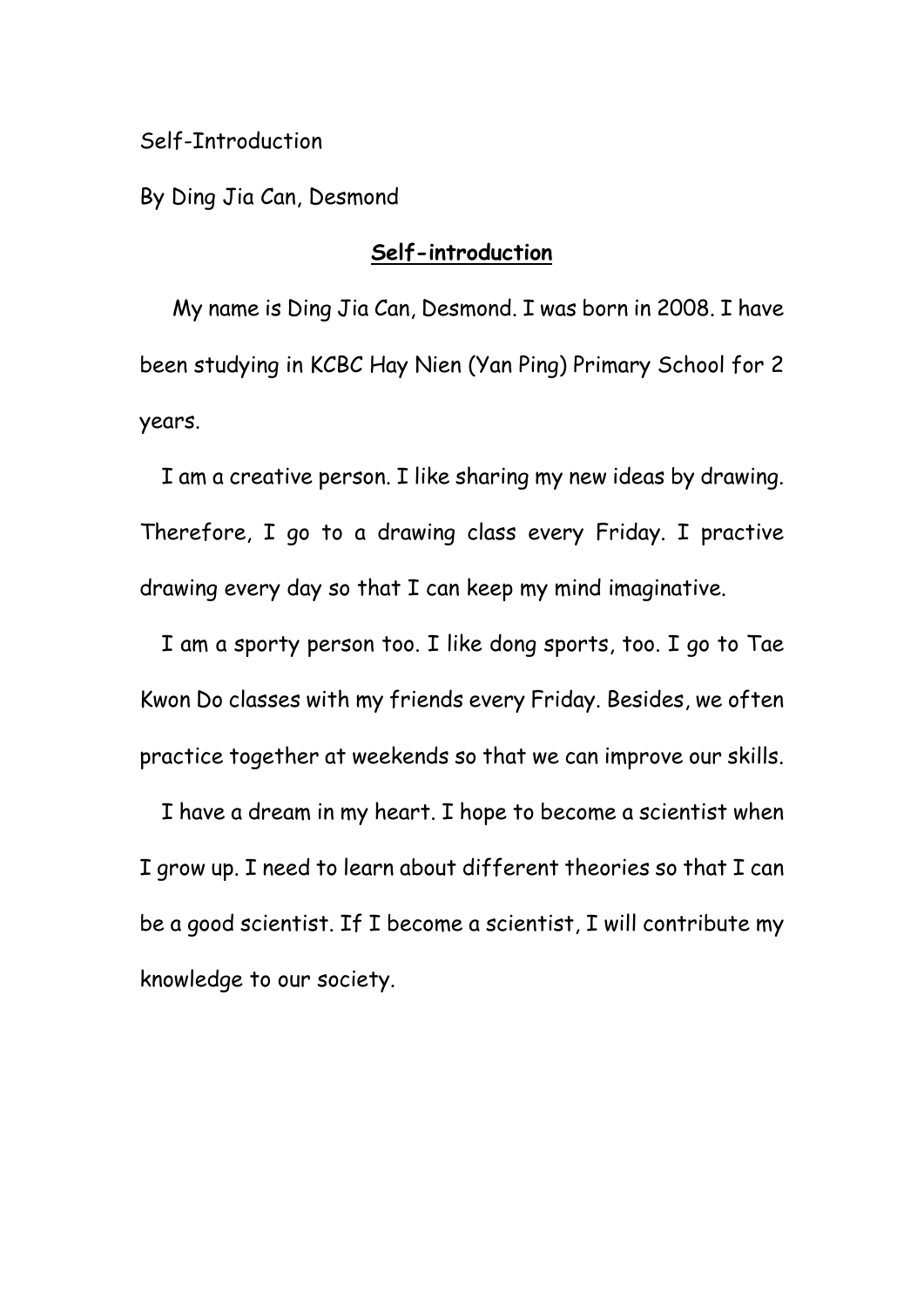By Ho Mei Ting, Icy

# **The Christmas Chronicles**

 I have just watched a comedy. It is called "The Christmas Chronicles". It is produced by Michael Barnathan and its director is Matt Lieberman. It is a 2018's film.

 The main characters are Santa Claus, Teddy and Kate. The film is about two siblings who noticed Santa in their house. They jumped into his sleigh and crashed it. Therefore, all the presents are lost and they need to turn everything back to normal. Otherwise, Christmas would be ruined.

I am attached by this film because my birthday is on Christmas. Another thing I like about this film is that it has a numerous amount of adventures.

I think the plot is breathtaking and well-written. It is so magical but at the end it is rather contented. The whole movie is kidsfriendly and punchy every second. Therefore, I would definitely recommend my friends to watch it.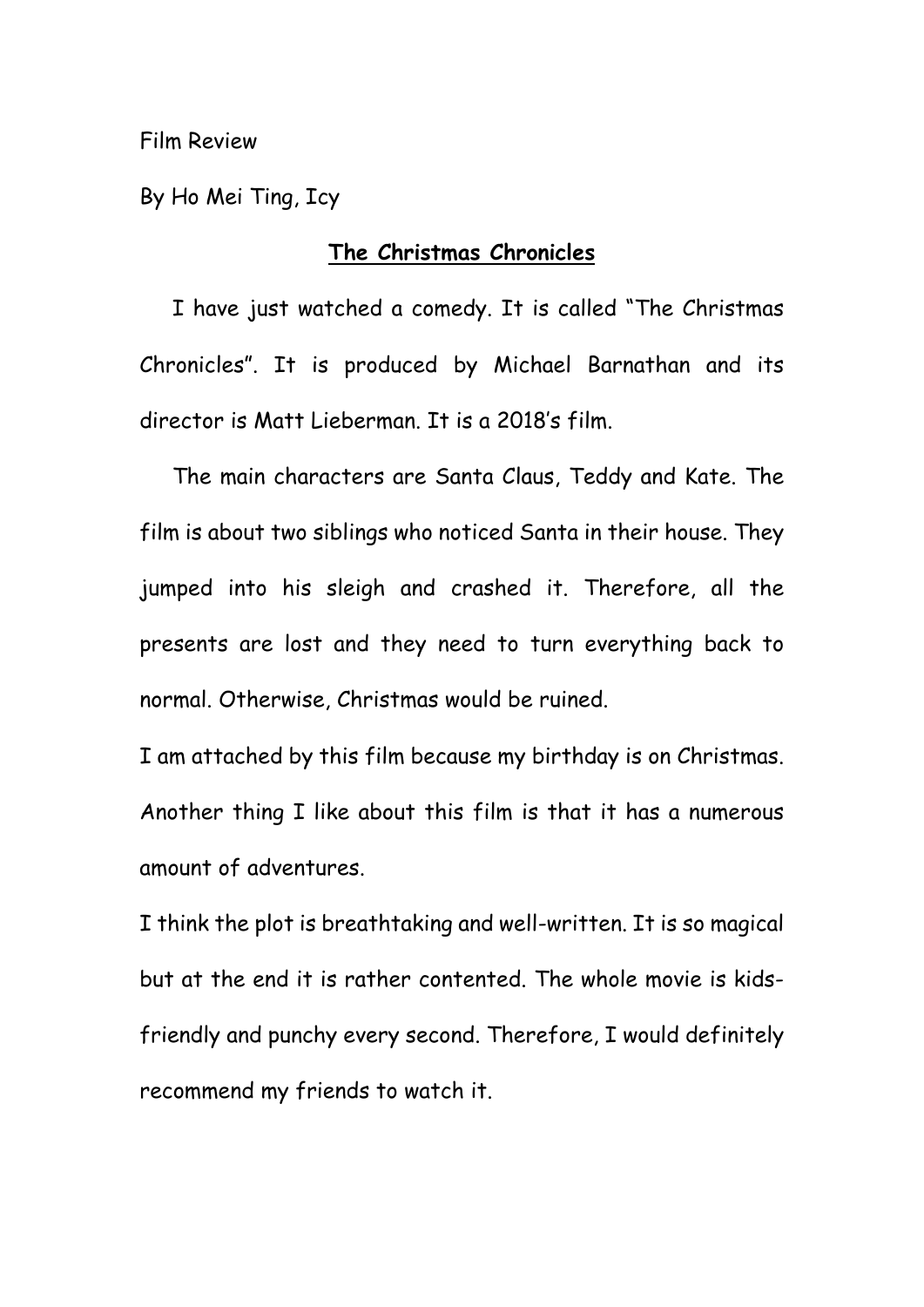By Jesse James Rivera

#### **Chernobyl Diaries**

 I have just watched a horror film called 'Chernobyl Diaries'. It is produced by Oren Peli and Brian Witten. Its director is Brad Parker. It is a 2012's film.

 The main characters are Ingrid, Berdal and Jonathan. The film is about a group of young tourists. They hope for adventure off the beaten path so they hires a tour guide. In spite of warnings, the tour guide takes the sightseers to the town of Pripyat in Ukraine, once home to workers at the nearby Chernobyl nuclear power plant but abandoned after 1986 nuclear disaster. After briefly exploring the ghost town, the tourists find out themselves stranded, and worse, they are not alone. I am shocked by the Pripyat city in this film because everything there is ruined. There are gas masks, creepy looking dolls and radioactive cars everywhere. I was horrified by these scenes. I think the special effects of this film are amazing. I would recommend this film to my friends if they want to be thrilled!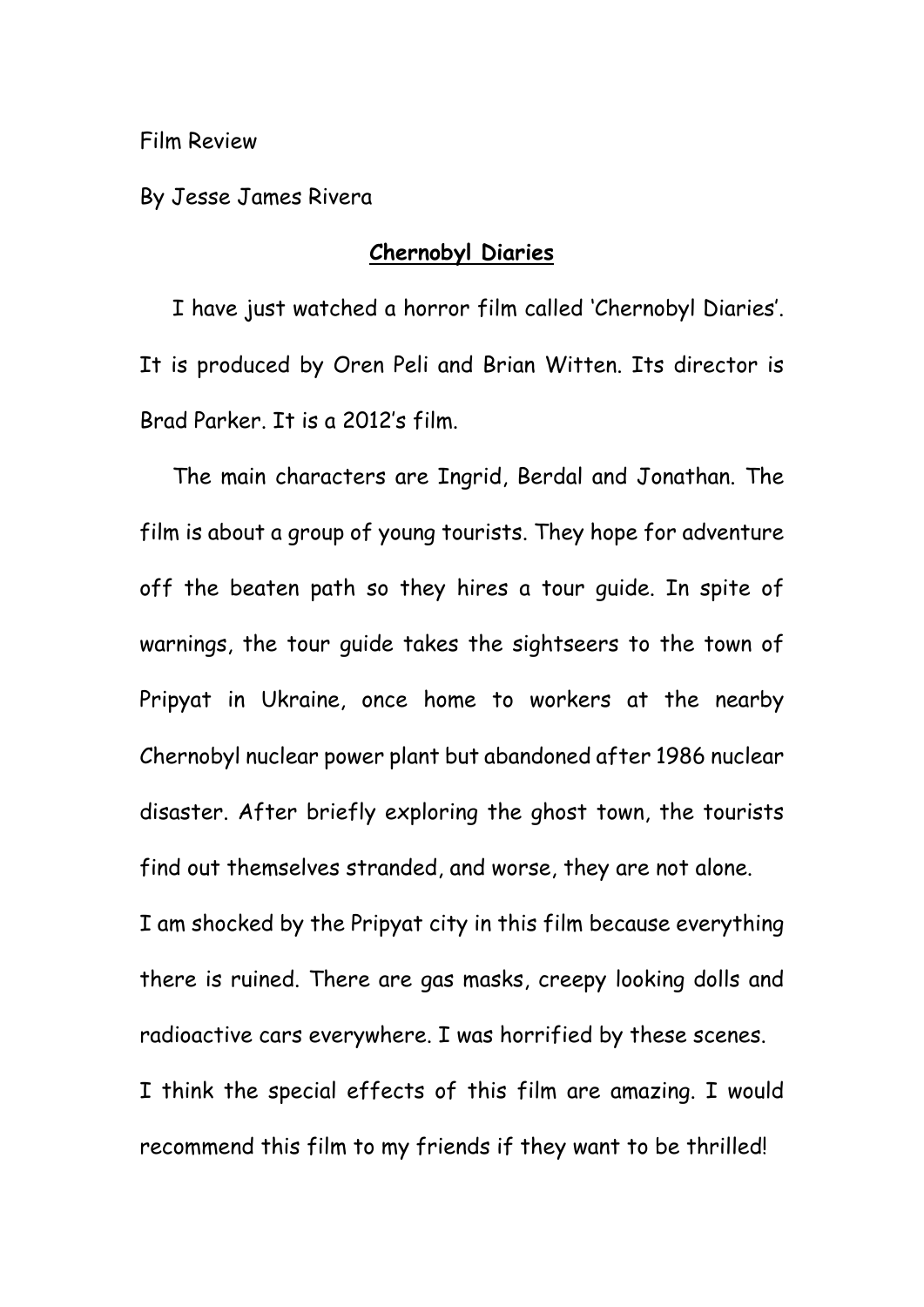A letter to the principal about charity events

By Kwok Ka Wing, Joe

20<sup>th</sup> January

Dear Miss Tao,

 I am writing to you because our School Charity Club would like to help Sowers Action to raise money for poor students in China.

 We would like to help the people who are facing different problems. Some poor children don't have enough stationery because they have no money to buy them. Some schools are too cold in winter and too hot in summer because there are no fans or heaters in the classrooms.

 Here are some ways to help. We would like to collect some stationery and books and send them to the schools. We would also like to sell flags to raise money for the poor schools.

I hope you will be able to help us organize the charity events.

Yours sincerely, Kwok Ka Wing, Joe A member of School Charity Club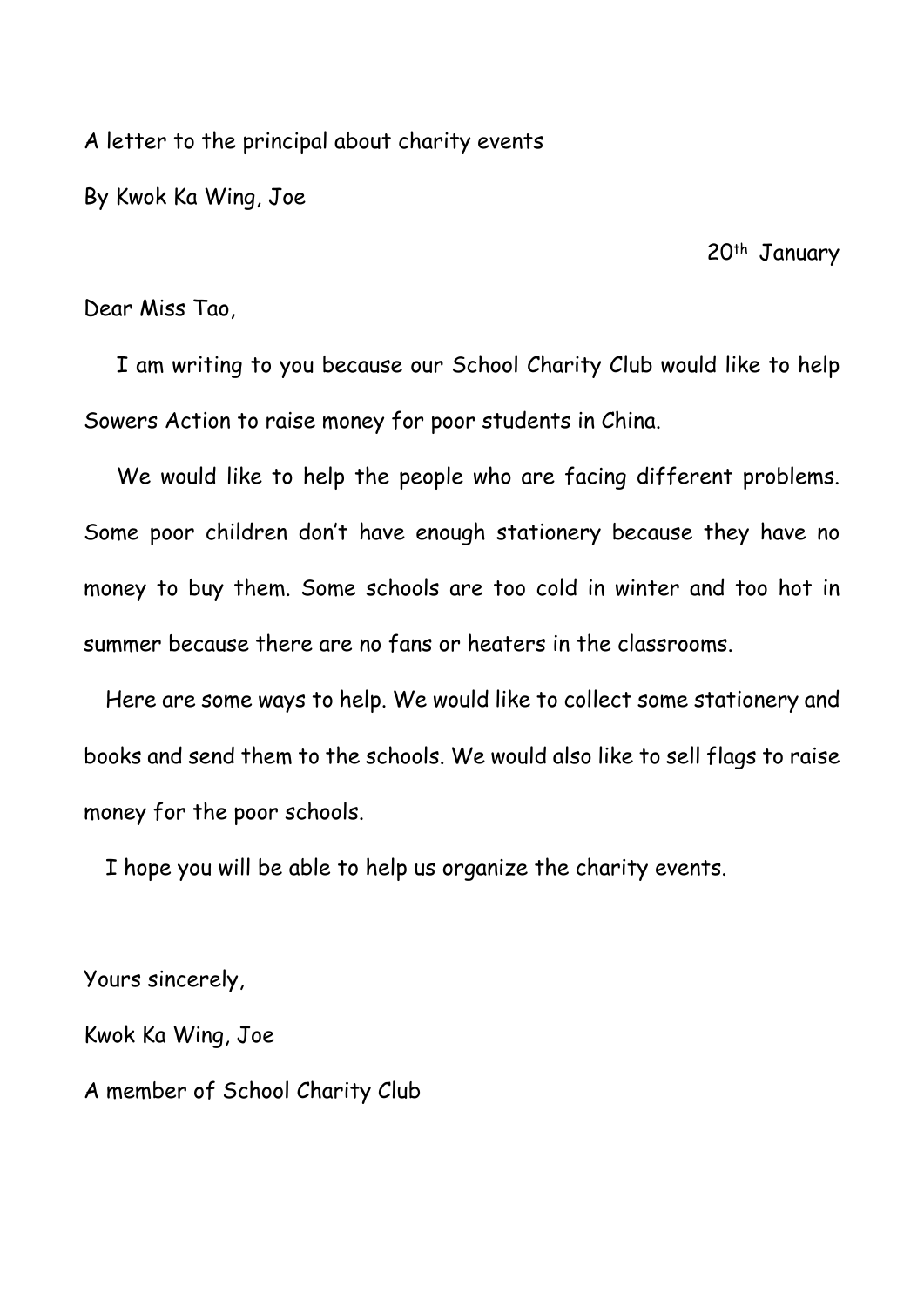# Self-Introduction

# By Li Jun Qi Jim 6C (12)

My name is Li Jun Qi, Jim. I was born in 2008. I have been studying in Kowloon City Baptist Church Hay Nien (Yan Ping) Primary School for six years.

I am a hard-working person. I have joined Djembe for three years. I have also taken part in the Prefect Team and I am also a monitor. I serve my teachers and schoolmates.

I am a leader in my school as well. I am also caring. I have joined the basketball team to play basketball with my friends. When my friends or my classmates are injured in the games, I will help them and look after them.

I want to be an ICAC officer when I grow up. If I become an officer, I will arrest the corrupted men. I need to be more hard-working in order to achieve my goal.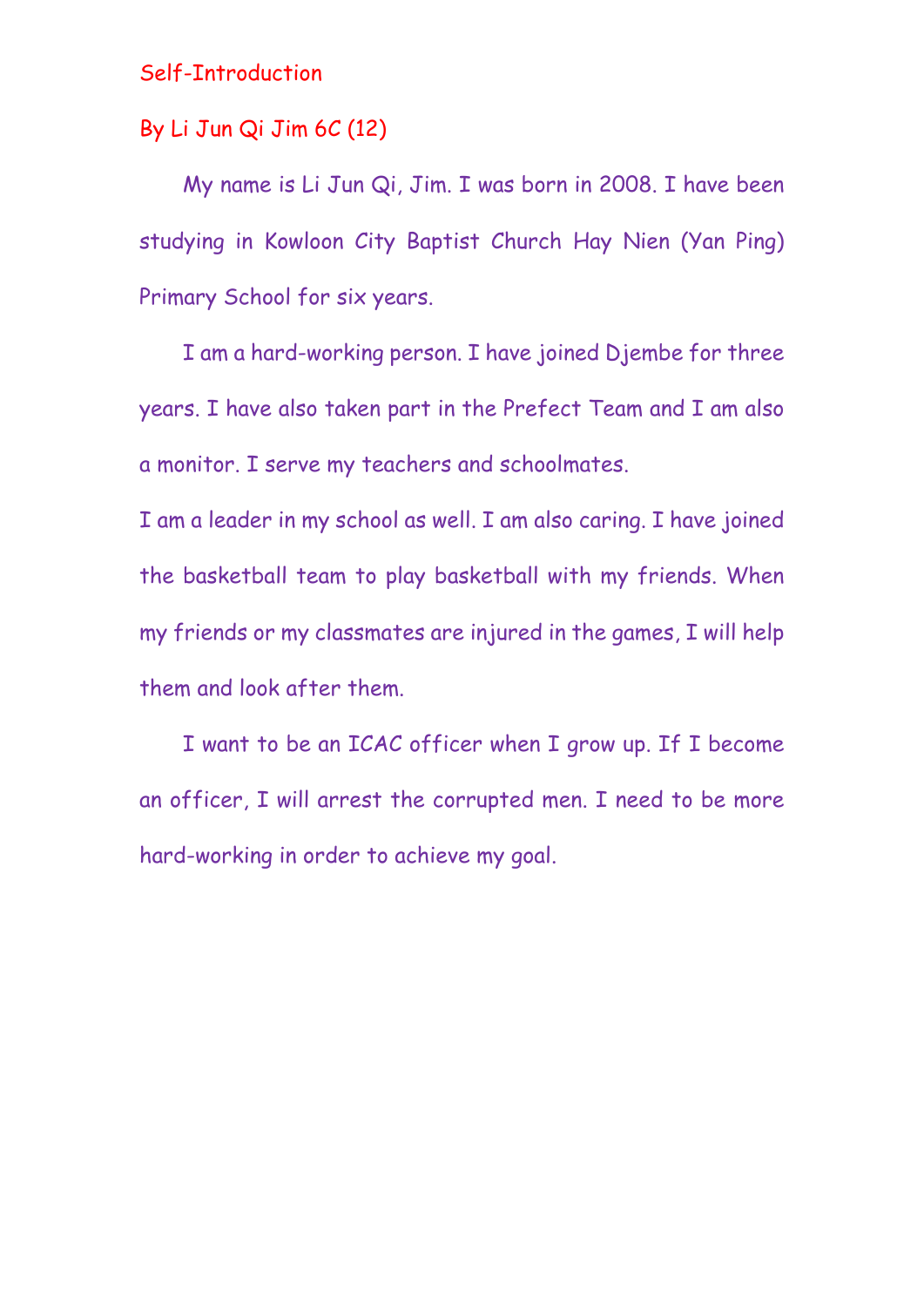## A letter to the Principal about charity events

By Li Nok Ching, Hailee 6C (12)

22nd January, 2021

Dear Miss Tao,

 I am writing to you because our School Charity Club would like to help Sower Action to raise money for the poor children in our motherland.

We would like to help the children who are living in villages and facing different struggles. They have a very poor learning environment because they don't have enough books, pencils or papers. Also, their schools are not good enough since they have got very few chairs, desks or blackboards.

Here are some ways to help. We would like to run a secondhand stall. If we can run such a stall, we can sell either stationery, crafts, food or decorations at the school playground. Furthermore, we can ask our students to donate some books and stationery for the poor children. I think it will be very meaningful.

I hope you can support our idea. Thank you so much. Yours sincerely,

# Hailee

A member of School Charity Club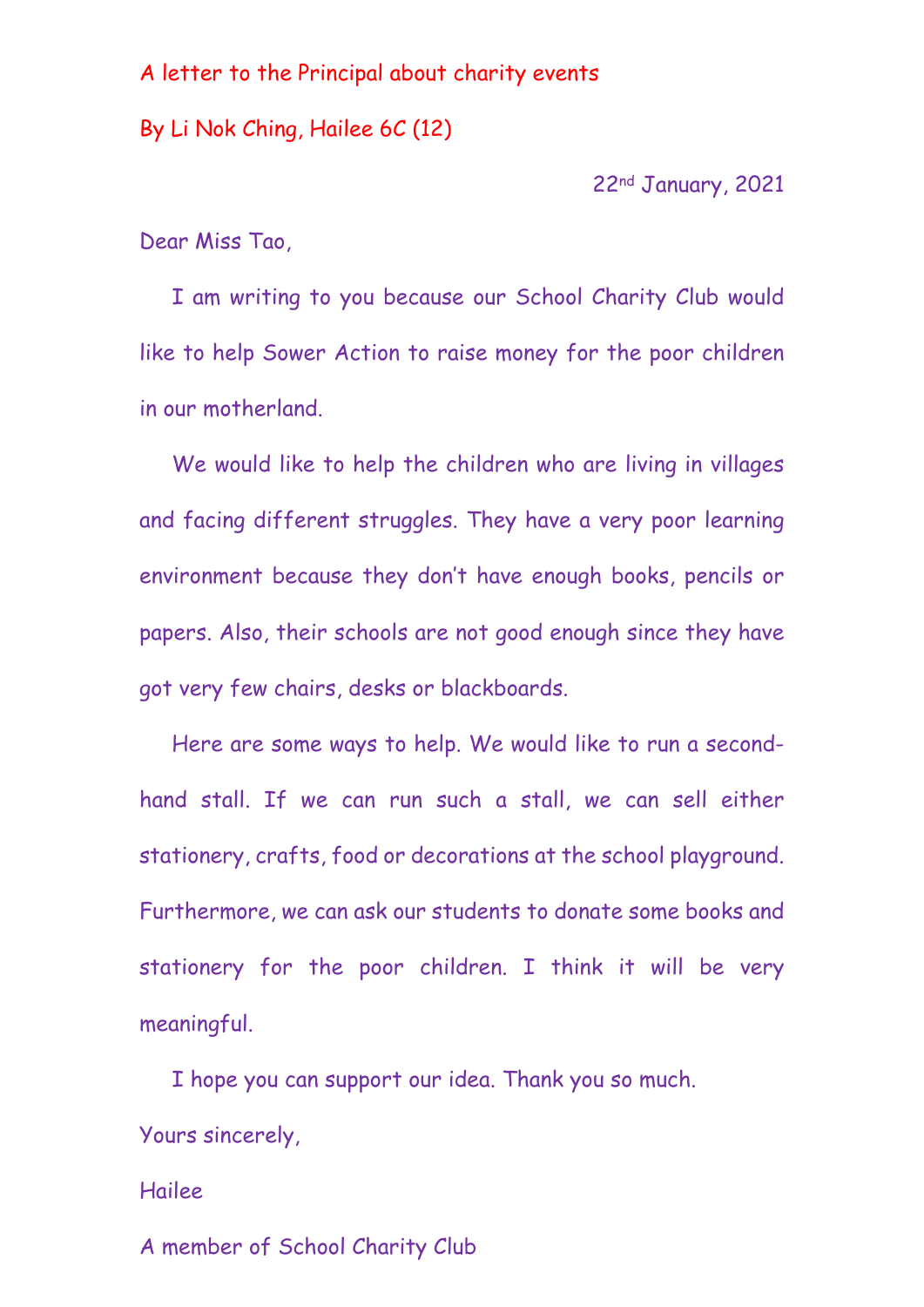By Run Sheng Shi Michael 6C (17)

#### **Ne Zha**

 I have just watched an amazing Chinese animation which is far better than any animations I have ever watched. It is called Ne Zha. It has broken the Chinese Animation Records. It is produced by Chengdu Coco Cartoon and it is directed by Jiaozi. It is based on a traditional Chinese fairy tale, and it is a 3D computer animation adventure film.

 The main characters are Ne Zha and his father Li Jing. The film is about a child who was born with unique powers. He is recruited to fight demons and save the community that fears him.

 I am moved by this film because the plot is very touching. I would recommend this film to my friends because the special effects are so stunning and realistic. The film is exciting and it is your best choice if you love watching animations.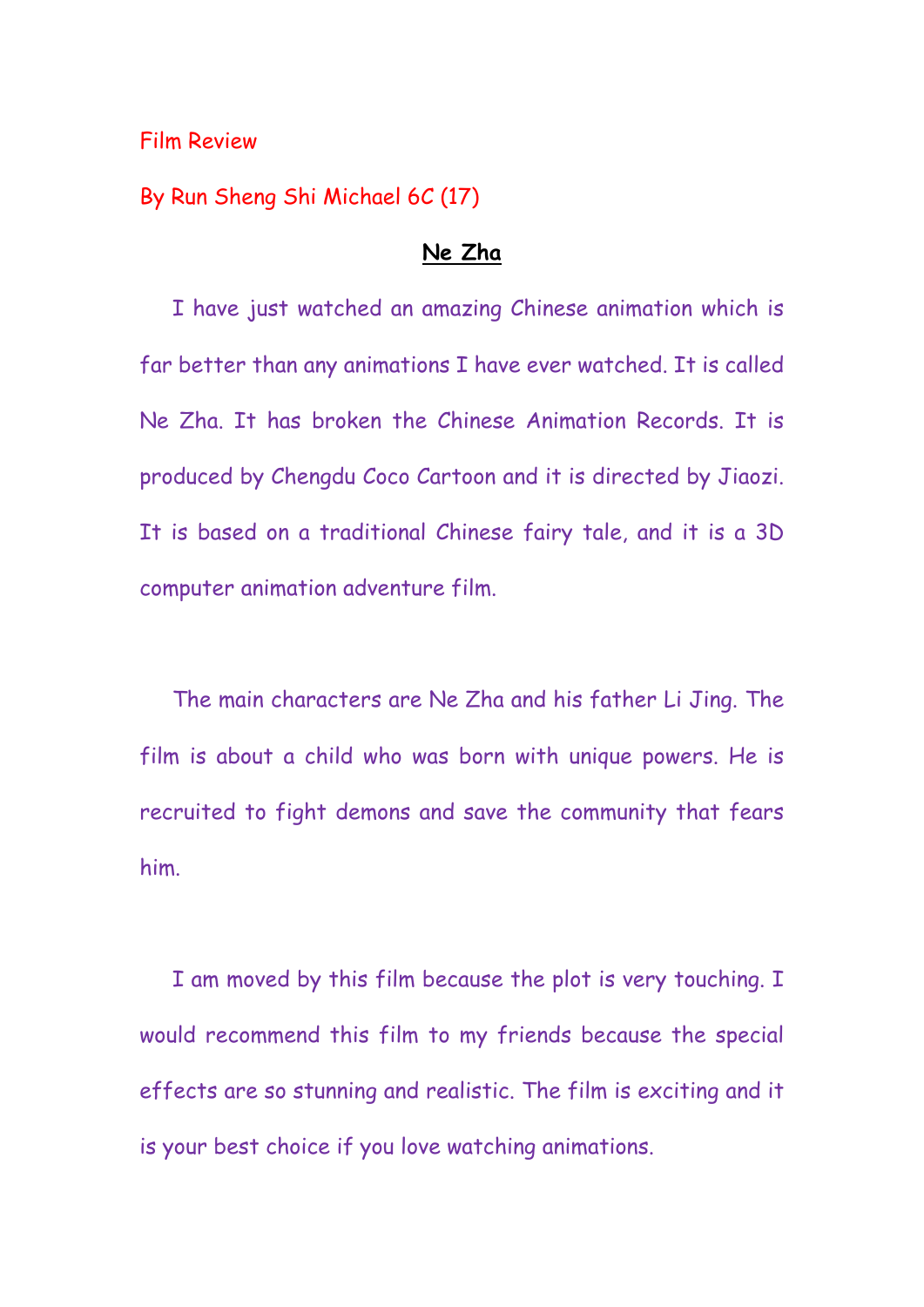# Short Story

By Yang Yu Chen, Sean 6C (25)

# **Joan and Alvin**

 Joan and Alvin were friends but they did not get on well. Joan is hard-working like an ant and she is tender like a sheep. However, Alvin is as cunning as a fox.

 One day, Alvin played tricks on Joan. First, he put the banana skin on the ground. Then Joan slipped and got hurt when she walked on it.

 The next day, Alvin and Joan went to Sha Tin Park. Suddenly, He saw a poodle dog. The dog looked like a tiger. It was fierce. Alvin was scared of it. Then, Joan scared the dog away. She also helped Alvin up.

 In the end, Joan and Alvin made friends again. 'Sorry, Joan. I won't be tricky to you anymore,' said Alvin.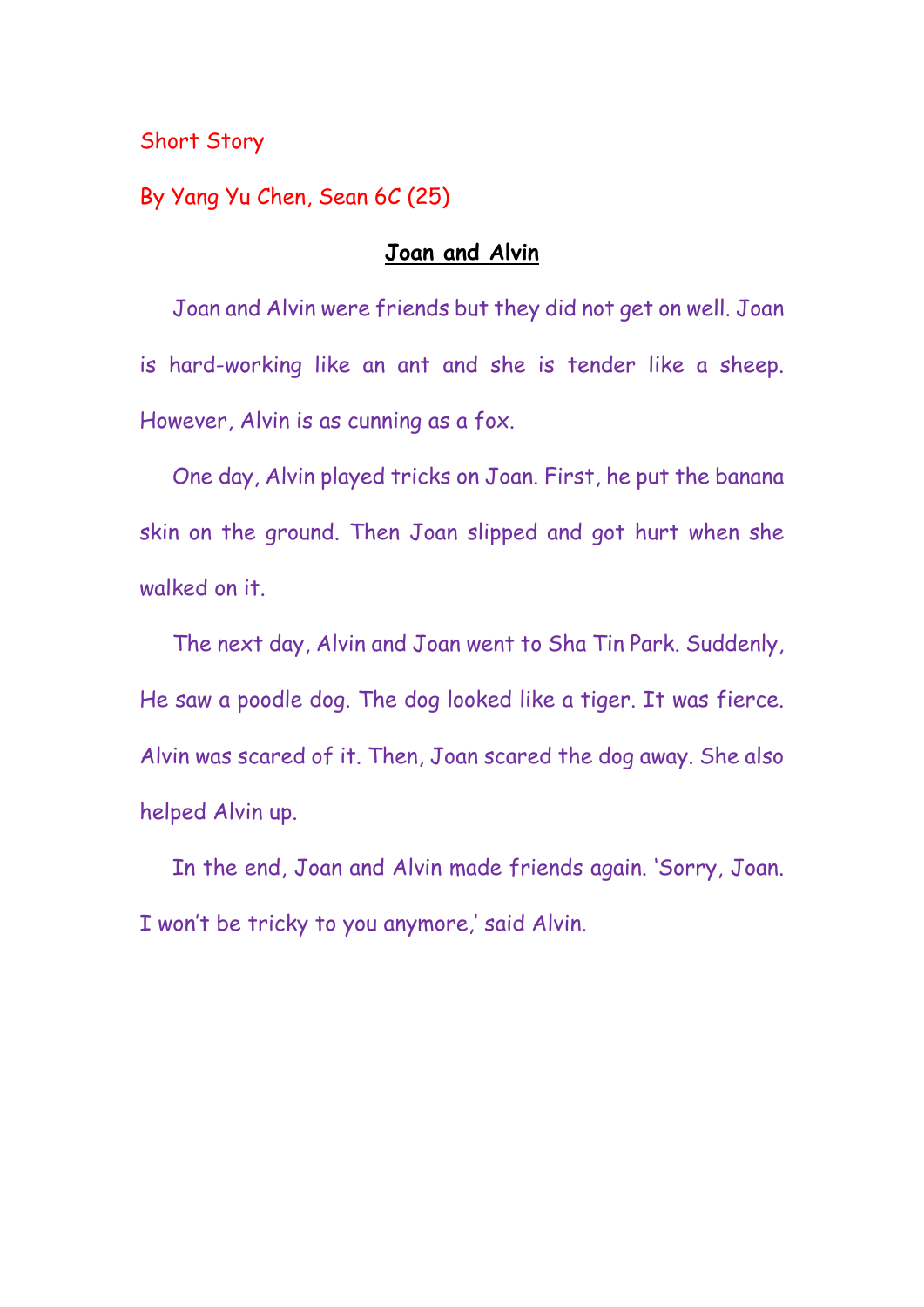## **Save the dolphins**

I am a dolphin living in the sea. I am writing because we are facing many problems. We need you to help save our lives.

The first problem is reclamation. You keep turning sea into land. Therefore, there are fewer places for us to live. We will be extinct unless you stop turning sea into land.

The second problem we are facing is water pollution. You keep dumping toxic waste into the sea. Therefore, we will become ill and die unless you stop dumping toxic waste into the sea.

The last problem is fishing. You keep fishing in areas where dolphins live. Therefore, there are fewer fish for dolphins to eat unless you stop fishing in areas where dolphins live.

Please stop doing these or you will make dolphins die.

6D Cheng Ho Yin, Jade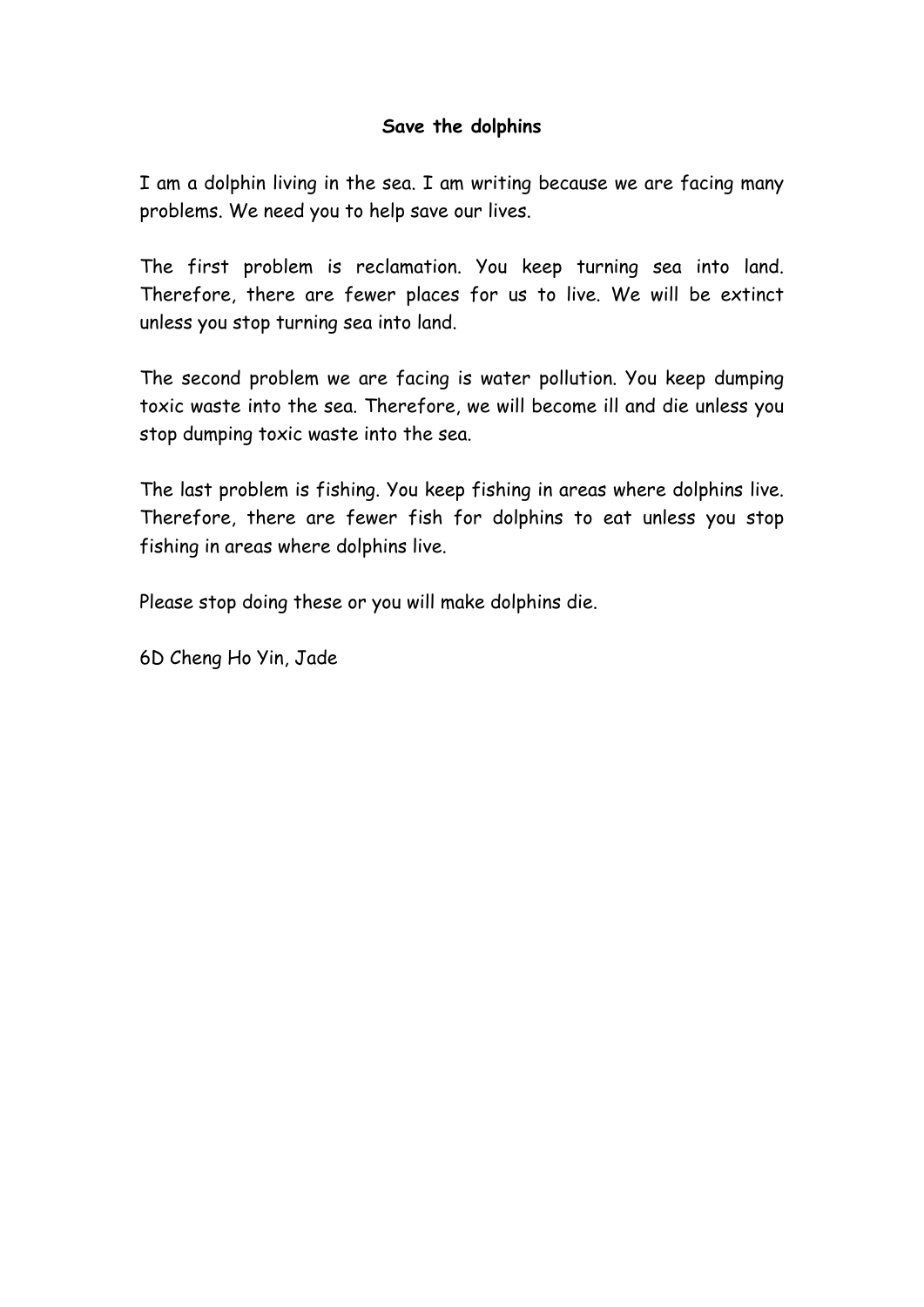## **Save the dolphins**

I am a dolphin living in the sea. I am writing because we are facing many problems. We need you to help save our lives.

The first problem we are facing is reclamation. You keep turning sea into land. Therefore, there are fewer places where dolphins can live. We will have nowhere to live unless you stop turning sea into land.

The second problem we are facing is water pollution. You keep dumping toxic waste into the sea. Therefore, we will become ill and die unless you stop dumping toxic waste into the sea.

The third problem we are facing is fishing. You keep fishing in areas where dolphins live. Therefore, there are fewer fish for dolphins to eat. We will have no food to eat unless you stop fishing in areas where dolphins live.

Please take action before it is too late.

6D Lam Ho Wing, Gordon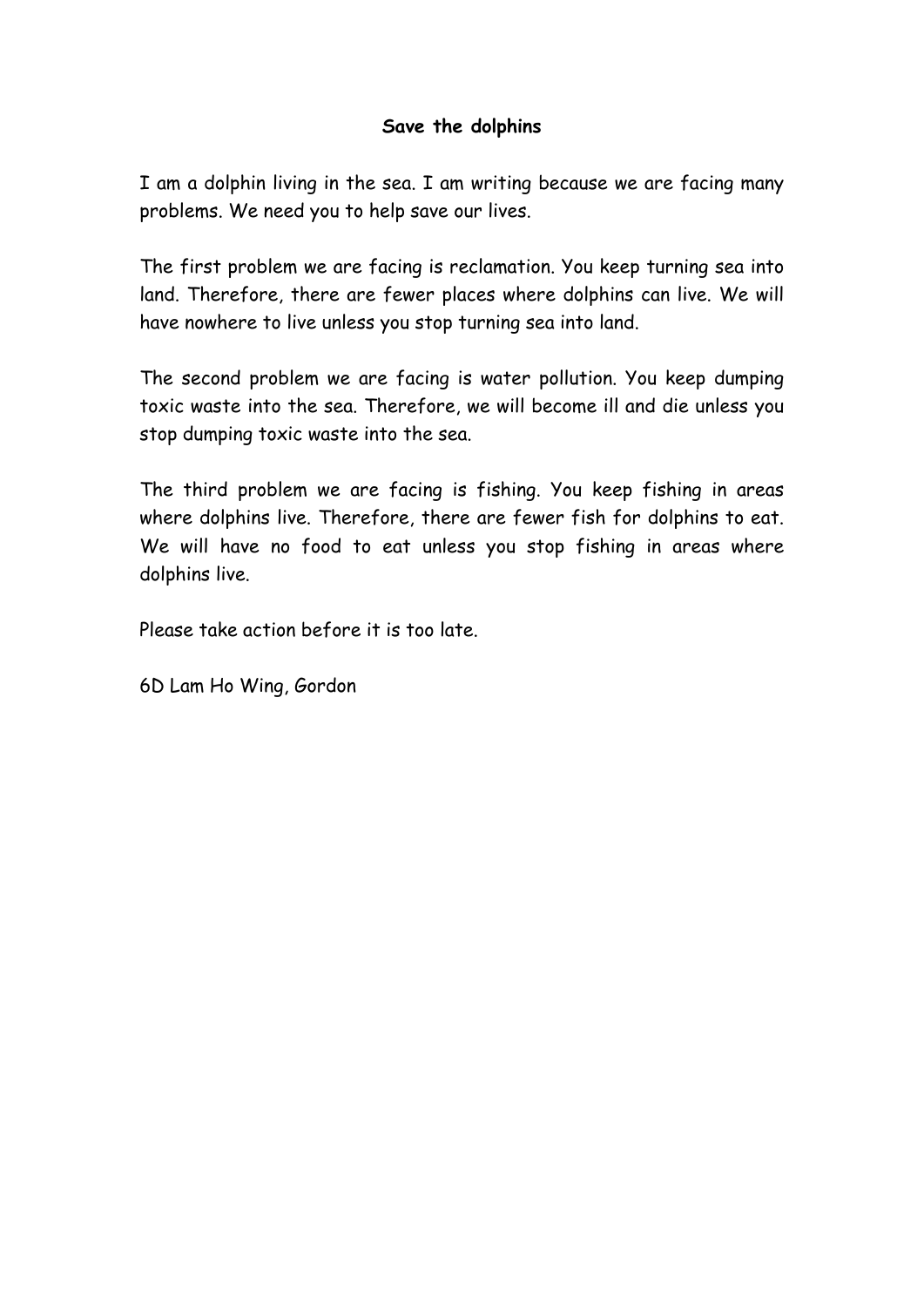#### **Alvin and Joan's story**

Joan and Alvin were friends but they did not get on well. They two were very timid. Joan is always hard-working on her study. However, Alvin is naughty like a monkey. He liked to play tricks on his friends.

On day, Alvin played tricks on Joan. Joan was very angry because Alvin played tricks on her. He was as naughty as a monkey that he put a banana skin on the floor to make Joan slip over. When Joan went to the park, she slipped over and hurt herself. Joan was angry with him.

The next day, they went to the park. Suddenly, there was a dog barking at Alvin. The dog was as fierce as a tiger. Soon, Alvin tried to get away from the dog but he couldn't. Then Joan tried to help him. She gave the dog some snacks and the dog went away.

In the end, Alvin thanked Joan and said, 'I will not play tricks on you anymore.' At last, they become friends.

6D Cheung Ka Hin, Callum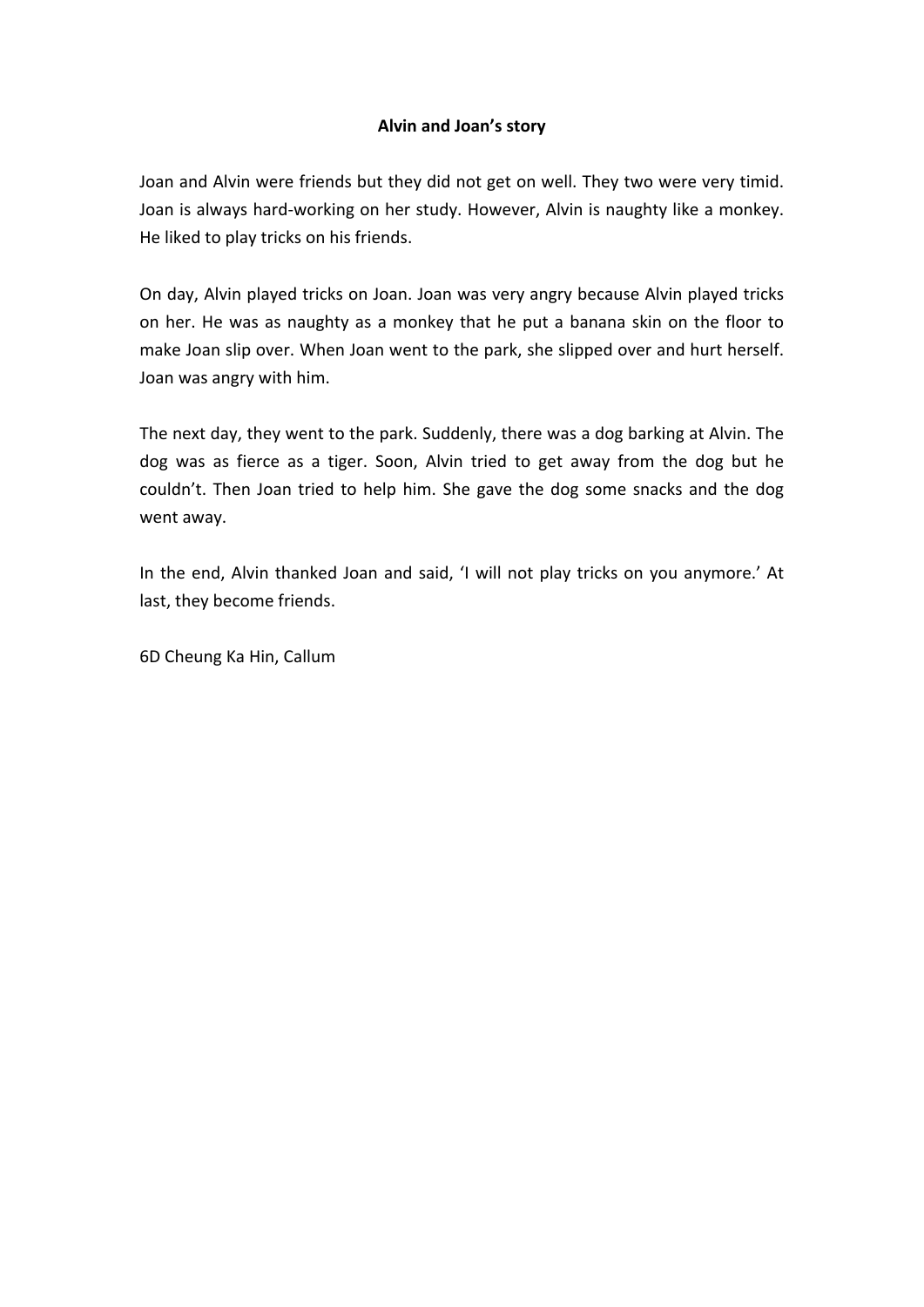#### **A good friend**

Joan and Alvin were good friends but they did not get on well. Joan is diligent. She worked as hard as an ant. However, Alvin was as naughty as a monkey.

One day, Alvin played tricks on Joan. He put a banana skin on the floor. Joan slipped on it and hurt herself. She felt angry.

The next day, Alvin went to a park. Suddenly, he saw a dog which was as fierce as a tiger. The dog looked like a real tiger. He felt very scared, so Joan helped to comfort him.

In the end, Alvin said 'sorry' to Joan, 'I will not play trick on you again,' he promised.

6D Cho Hoi Wai, Jason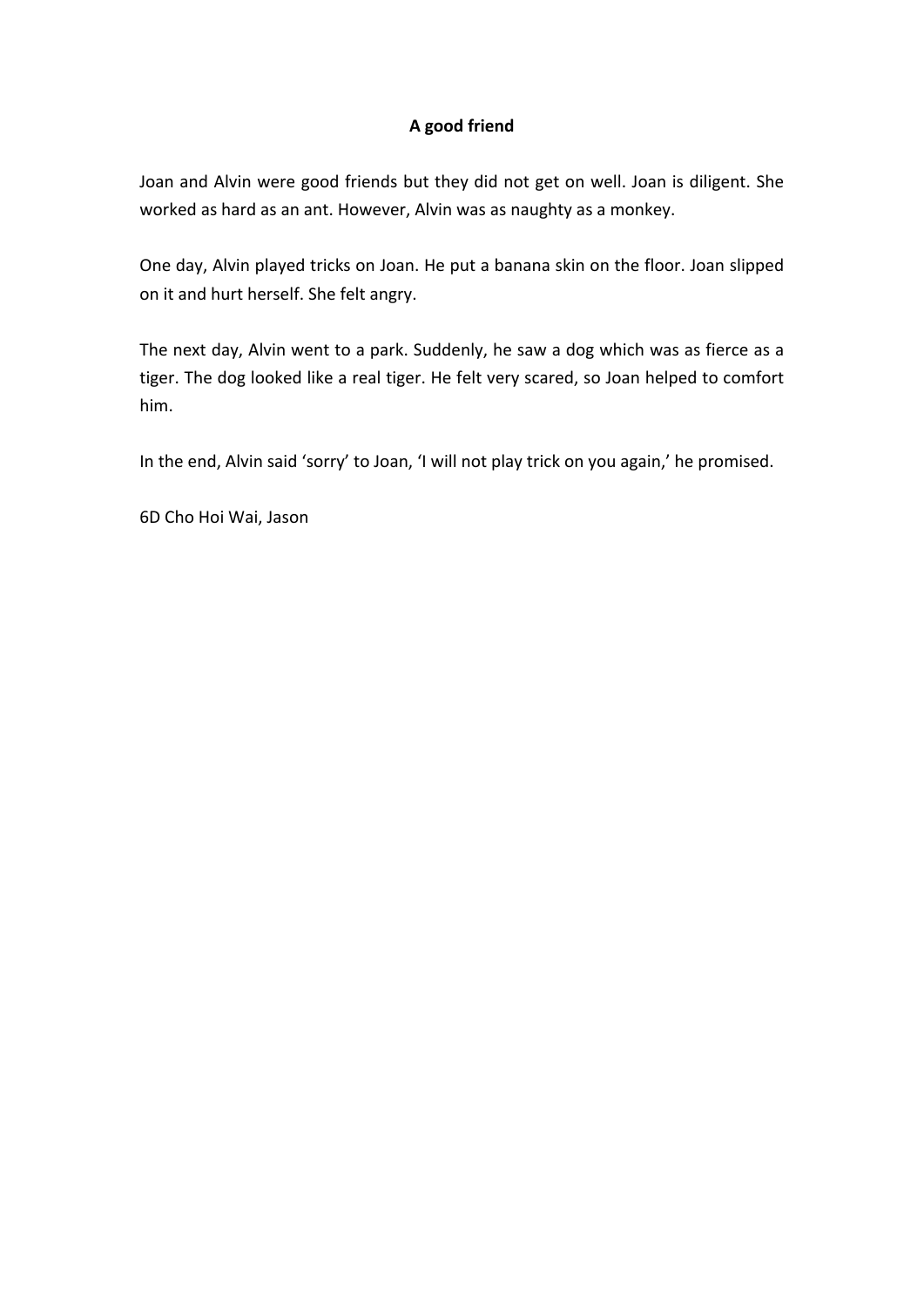I have just watched a film called 'Cry Me A Sad River'. It is a romance directed by Guo Jingming in 2018.

The main characters are Mayme, Zhao Yingbo, Xin Yunlay and Zhang Ruonany. The film is about school bullying incidents. It means that the heroine Yi Yao was misunderstood as a murderer and then she was bullied by all schoolmates, splashed with dirty water, burned by a lighter, etc. The heroine couldn't stand the campus violence and she jumped into the river. And finally the heroine was rescued, but she had no more breathing!

I am really amazed by this film because it lets us know how terrible school violence is.

I think the plot that attracts me the most is when the hero second jump down to the river without hesitation to save the heroine.

6D Zeng Yuxin, Judy